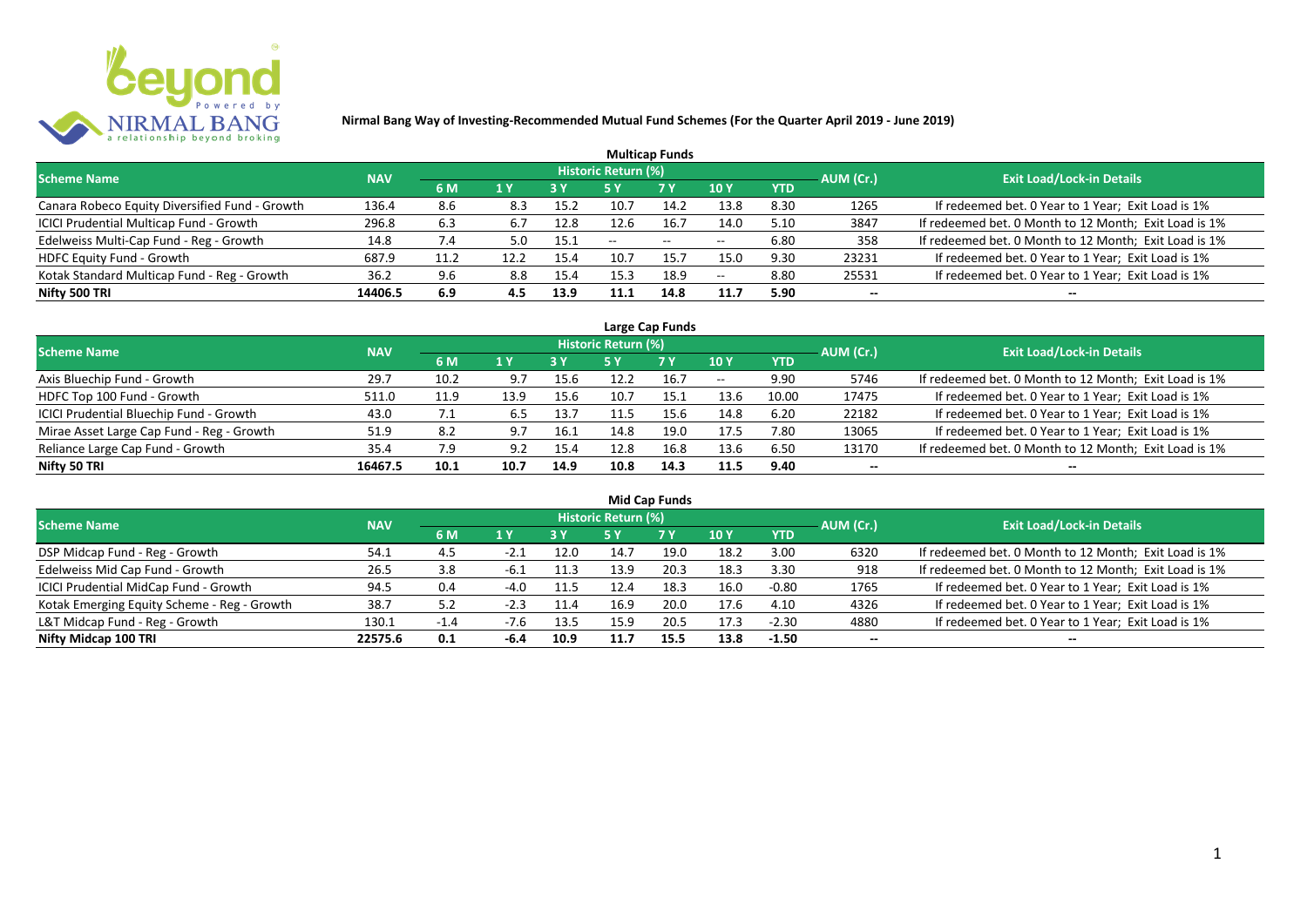

| Large & Midcap                            |            |     |        |      |                     |      |      |            |           |                                                    |  |  |  |
|-------------------------------------------|------------|-----|--------|------|---------------------|------|------|------------|-----------|----------------------------------------------------|--|--|--|
| <b>Scheme Name</b>                        | <b>NAV</b> |     |        |      | Historic Return (%) |      |      |            | AUM (Cr.) | <b>Exit Load/Lock-in Details</b>                   |  |  |  |
|                                           |            | 6 M |        |      |                     | 7 Y  | 10 Y | <b>YTD</b> |           |                                                    |  |  |  |
| Canara Robeco Emerging Equities - Growth  | 94.4       | 6.6 | 0.8    | 15.4 | 18.1                | 22.9 | 21.3 | 6.10       | 4890      | If redeemed bet. 0 Year to 1 Year; Exit Load is 1% |  |  |  |
| IDFC Core Equity Fund - Reg - Growth      | 44.9       |     |        | 12.0 | 10.9                | 14.0 | 10.6 | 1.60       | 3015      | If redeemed bet. 0 Day to 365 Day; Exit Load is 1% |  |  |  |
| Principal Emerging Bluechip Fund - Growth | 103.5      | 2.9 | $-4.1$ | 13.9 | 16.1                | 21.6 | 18.0 | 2.40       | 2236      | If redeemed bet. 0 Year to 1 Year; Exit Load is 1% |  |  |  |
| NIFTY Large Midcap 250 TRI                | 7244.4     | 4.7 | 1.4    | 14.0 | 12.6                | 16.6 | 13.5 | 3.60       | --        | $- -$                                              |  |  |  |

| <b>Focused Funds</b>                           |            |      |     |      |                     |        |       |            |           |                                                       |  |  |  |
|------------------------------------------------|------------|------|-----|------|---------------------|--------|-------|------------|-----------|-------------------------------------------------------|--|--|--|
| <b>Scheme Name</b>                             | <b>NAV</b> |      |     |      | Historic Return (%) |        |       |            | AUM (Cr.) | <b>Exit Load/Lock-in Details</b>                      |  |  |  |
|                                                |            | 6 M  | 1 V |      |                     | 7 Y    | 10Y   | <b>YTD</b> |           |                                                       |  |  |  |
| Axis Focused 25 Fund - Growth                  | 28.4       | 6.7  |     | 16.6 | 14.6                | $\sim$ | $- -$ | 6.00       | 7978      | If redeemed bet. 0 Month to 12 Month; Exit Load is 1% |  |  |  |
| <b>IDFC Focused Equity Fund - Reg - Growth</b> | 36.9       | 4.8  |     | 12.9 | 8.9                 |        | 9.3   | 4.70       | 1646      | If redeemed bet. 0 Days to 365 Days; Exit Load is 1%  |  |  |  |
| SBI Focused Equity Fund - Growth               | 143.4      | 10.3 | 5.8 | 14.5 |                     | 17.9   | 19.0  | 8.50       | 4634      | If redeemed bet. 0 Year to 1 Year; Exit Load is 1%    |  |  |  |
| <b>S&amp;P BSE 500</b>                         | 15304.6    | 6.2  |     | 12.5 | 9.8                 | 13.3   | 10.5  | 5.30       | --        | --                                                    |  |  |  |

| <b>Small Cap Funds</b>                         |            |        |         |                            |      |           |       |            |           |                                                    |  |  |  |
|------------------------------------------------|------------|--------|---------|----------------------------|------|-----------|-------|------------|-----------|----------------------------------------------------|--|--|--|
| <b>Scheme Name</b>                             | <b>NAV</b> |        |         | <b>Historic Return (%)</b> |      |           |       |            | AUM (Cr.) | <b>Exit Load/Lock-in Details</b>                   |  |  |  |
|                                                |            | 6 M    | 1 Y     |                            | 5 Y  | <b>7Y</b> | 10Y   | <b>YTD</b> |           |                                                    |  |  |  |
| Franklin India Smaller Companies Fund - Growth | 53.6       |        |         | 8.2                        | 14.8 | 22.4      | 18.9  | 2.10       | 7577      | If redeemed bet. 0 Year to 1 Year; Exit Load is 1% |  |  |  |
| HDFC Small Cap Fund - Growth                   | 42.5       | 0.8    | $-7.3$  | 16.2                       | 15.5 | 18.6      | 16.0  | $-0.20$    | 8403      | If redeemed bet. 0 Year to 1 Year; Exit Load is 1% |  |  |  |
| L&T Emerging Businesses Fund - Reg - Growth    | 23.8       | $-2.6$ | $-11.9$ | 15.7                       | 16.0 | $\sim$    | $- -$ | $-4.30$    | 6177      | If redeemed bet. 0 Year to 1 Year; Exit Load is 1% |  |  |  |
| Reliance Small Cap Fund - Growth               | 39.7       | 0.3    | $-8.8$  | 14.6                       |      | 23.7      | $- -$ | $-0.20$    | 8438      | If redeemed bet. 0 Year to 1 Year; Exit Load is 1% |  |  |  |
| SBI Small Cap Fund - Growth                    | 51.4       | 3.4    | $-5.0$  | 16.1                       | 22.6 | 25.6      | $- -$ | 2.00       | 2188      | If redeemed bet. 0 Year to 1 Year; Exit Load is 1% |  |  |  |
| Nifty Smallcap 100 TRI                         | 7663.6     | 0.4    | $-17.5$ | 5.8                        | 5.2  | 11.2      | 10.2  | $-2.20$    | $- -$     | --                                                 |  |  |  |

#### **ELSS Schemes (Tax Saving u/s 80-C)**

| <b>Scheme Name</b>                            | <b>NAV</b> |     |        | <b>Historic Return (%)</b> |      |                                                     |                 |            | AUM (Cr.) | <b>Exit Load/Lock-in Details</b> |
|-----------------------------------------------|------------|-----|--------|----------------------------|------|-----------------------------------------------------|-----------------|------------|-----------|----------------------------------|
|                                               |            | 6 M | 1 Y    |                            | 5 Y  | <b>7 Y</b>                                          | 10 <sub>1</sub> | <b>YTD</b> |           |                                  |
| Aditya Birla Sun Life Tax Relief 96 - Growth  | 31.0       | 1.0 | $-2.3$ | 12.2                       | 14.6 | 18.3                                                | 13.9            | 0.40       | 8913      |                                  |
| Axis Long Term Equity Fund - Growth           | 45.4       | 6.1 | 3.8    | 13.8                       | 15.3 | 20.6                                                | $- -$           | 5.90       | 19817     | Nil                              |
| IDFC Tax Advantage (ELSS) Fund - Reg - Growth | 56.6       | 5.5 | $-1.9$ | 13.8                       | 13.6 | 17.9                                                | 15.2            | 4.90       | 2063      | Ni                               |
| Invesco India Tax Plan - Growth               | 51.2       | 5.2 | 0.8    | 13.1                       | 13.7 |                                                     | 16.3            | 4.60       | 870       | Ni                               |
| Mirae Asset Tax Saver Fund - Reg - Growth     | 17.9       | 7.6 | 9.0    | 19.3                       | $-$  | $\hspace{0.05cm} -\hspace{0.05cm} -\hspace{0.05cm}$ | $- -$           | 7.30       | 2112      | Nil                              |
| <b>S&amp;P BSE 200 TRI</b>                    | 5858.8     | 7.3 | 6.4    | 14.3                       | 11.3 | 15.0                                                | 12.1            | 6.40       | --        | $- -$                            |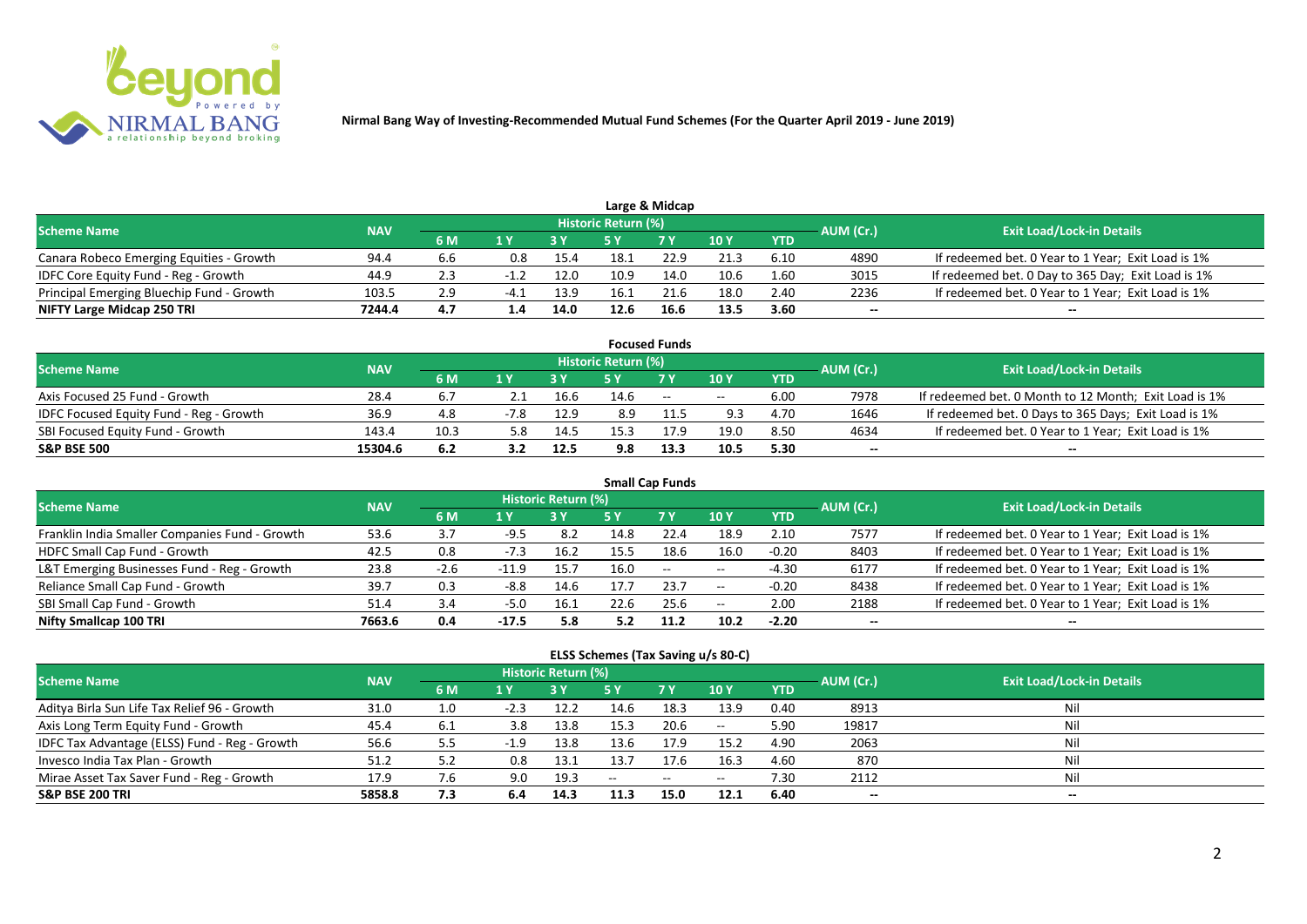

| <b>Contra/Value Fund</b>                  |            |     |      |                     |      |            |      |            |           |                                                       |  |  |  |
|-------------------------------------------|------------|-----|------|---------------------|------|------------|------|------------|-----------|-------------------------------------------------------|--|--|--|
| <b>Scheme Name</b>                        | <b>NAV</b> |     |      | Historic Return (%) |      |            |      |            | AUM (Cr.) | <b>Exit Load/Lock-in Details</b>                      |  |  |  |
|                                           |            | 6 M |      |                     |      | <b>7 Y</b> | 10Y  | <b>YTD</b> |           |                                                       |  |  |  |
| Kotak India EQ Contra Fund - Reg - Growth | 53.2       |     |      | 15.5                |      | 15.1       | 13.0 | 6.20       | 853       | If redeemed bet. 0 Year to 1 Year; Exit Load is 1%    |  |  |  |
| Tata Equity P/E Fund - Reg - Growth       | 134.1      | 4.0 | -3.7 | 14.8                | 13.7 | 17.9       | 15.8 | 2.30       | 5602      | If redeemed bet. 0 Month to 12 Month; Exit Load is 1% |  |  |  |
| UTI Value Opportunities Fund - Growth     | 61.1       |     |      | 9.9                 | 8.2  | 12.2       | 12.2 | 4.60       | 4571      | If redeemed bet. 0 Year to 1 Year; Exit Load is 1%    |  |  |  |
| Nifty 500 TRI                             | 14406.5    | 6.9 |      | 13.9                | 11.1 | 14.8       | 11.7 | 5.90       | --        | $- -$                                                 |  |  |  |

| Sector/Thematic                                                           |            |                  |        |                            |      |           |                          |            |           |                                                    |  |  |  |
|---------------------------------------------------------------------------|------------|------------------|--------|----------------------------|------|-----------|--------------------------|------------|-----------|----------------------------------------------------|--|--|--|
| <b>Scheme Name</b>                                                        | <b>NAV</b> |                  |        | <b>Historic Return (%)</b> |      |           |                          |            | AUM (Cr.) | <b>Exit Load/Lock-in Details</b>                   |  |  |  |
|                                                                           |            | 6 M              | 1 Y    | <b>3 Y</b>                 | 5 Y  | <b>7Y</b> | <b>10Y</b>               | <b>YTD</b> |           |                                                    |  |  |  |
| Canara Robeco Consumer Trends Fund - Reg - Growth                         | 39.6       | 5.5              | 4.6    | 15.4                       | 15.4 | 17.5      | $\sim$ $\sim$            | 5.10       | 335       | If redeemed bet. 0 Year to 1 Year; Exit Load is 1% |  |  |  |
| Mirae Asset Great Consumer Fund - Growth                                  | 34.5       | $1.6\phantom{0}$ | 3.1    | 16.8                       | 14.6 | 18.0      | $\overline{\phantom{a}}$ | 0.50       | 777       | If redeemed bet. 0 Year to 1 Year; Exit Load is 1% |  |  |  |
| ICICI Prudential Technology Fund - Growth                                 | 58.4       | $-0.5$           | 6.6    | 12.3                       | 12.6 | 18.0      | 20.6                     | 3.20       | 456       | If redeemed bet. 0 Day to 15 Day; Exit Load is 1%  |  |  |  |
| Reliance Pharma Fund - Growth                                             | 140.4      | $-6.0$           | $-1.4$ | 2.5                        | 9.1  | 14.2      | 18.3                     | $-6.10$    | 2492      | If redeemed bet. 0 Year to 1 Year; Exit Load is 1% |  |  |  |
| ICICI Prudential Banking and Financial Services Fund -<br>Retail - Growth | 67.7       | 14.4             | 12.9   | 20.8                       | 17.5 | 22.2      | 19.4                     | 11.20      | 3299      | If redeemed bet. 0 Day to 15 Day; Exit Load is 1%  |  |  |  |
| Reliance Banking Fund - Growth                                            | 291.9      | 12.6             | 8.3    | 18.7                       | 14.6 | 18.0      | 17.5                     | 10.20      | 3203      | If redeemed bet. 0 Year to 1 Year; Exit Load is 1% |  |  |  |
| Nifty 500 TRI                                                             | 14406.5    | 6.9              | 4.5    | 13.9                       | 11.1 | 14.8      | 11.7                     | 5.90       | $- -$     | $\overline{\phantom{a}}$                           |  |  |  |

| <b>Dynamic Asset Allocation Funds</b>            |            |     |      |                            |                   |           |            |            |           |                                                         |  |  |  |
|--------------------------------------------------|------------|-----|------|----------------------------|-------------------|-----------|------------|------------|-----------|---------------------------------------------------------|--|--|--|
| <b>Scheme Name</b>                               | <b>NAV</b> |     |      | <b>Historic Return (%)</b> |                   |           |            |            |           | <b>Exit Load/Lock-in Details</b>                        |  |  |  |
|                                                  |            | 6 M | 1 Y  |                            | <b>5 Y</b>        | <b>7Y</b> | <b>10Y</b> | <b>YTD</b> | AUM (Cr.) |                                                         |  |  |  |
| ICICI Prudential Balanced Advantage Fund - Reg - |            |     |      |                            | 10.3              |           |            |            |           |                                                         |  |  |  |
| Growth                                           | 36.0       | 5.6 | 7.1  | 10.3                       |                   | 13.8      | 12.9       | 4.80       | 29105     | If redeemed bet. 0 Year to 1 Year; Exit Load is 1%      |  |  |  |
| Invesco India Dynamic Equity Fund - Growth       | 29.3       | 6.1 | 1.9  | 11.1                       | 10.1              | 14.2      | 12.8       | 6.00       | 995       | If redeemed bet. 0 Month to 3 Month; Exit Load is 0.25% |  |  |  |
| SBI Dynamic Asset Allocation Fund - Reg - Growth | 13.4       | 2.5 | 2.8  | 8.2                        | $\hspace{0.05cm}$ | $\sim$    | $- -$      | 2.40       | 669       | If redeemed bet. 0 Month to 12 Month; Exit Load is 1%   |  |  |  |
| NIFTY 50 Hybrid Composite Debt 65:35 Index       | 10125.6    | 8.7 | 11.3 | 12.6                       | 10.2              | 12.4      | 10.3       | 8.00       | --        | $- -$                                                   |  |  |  |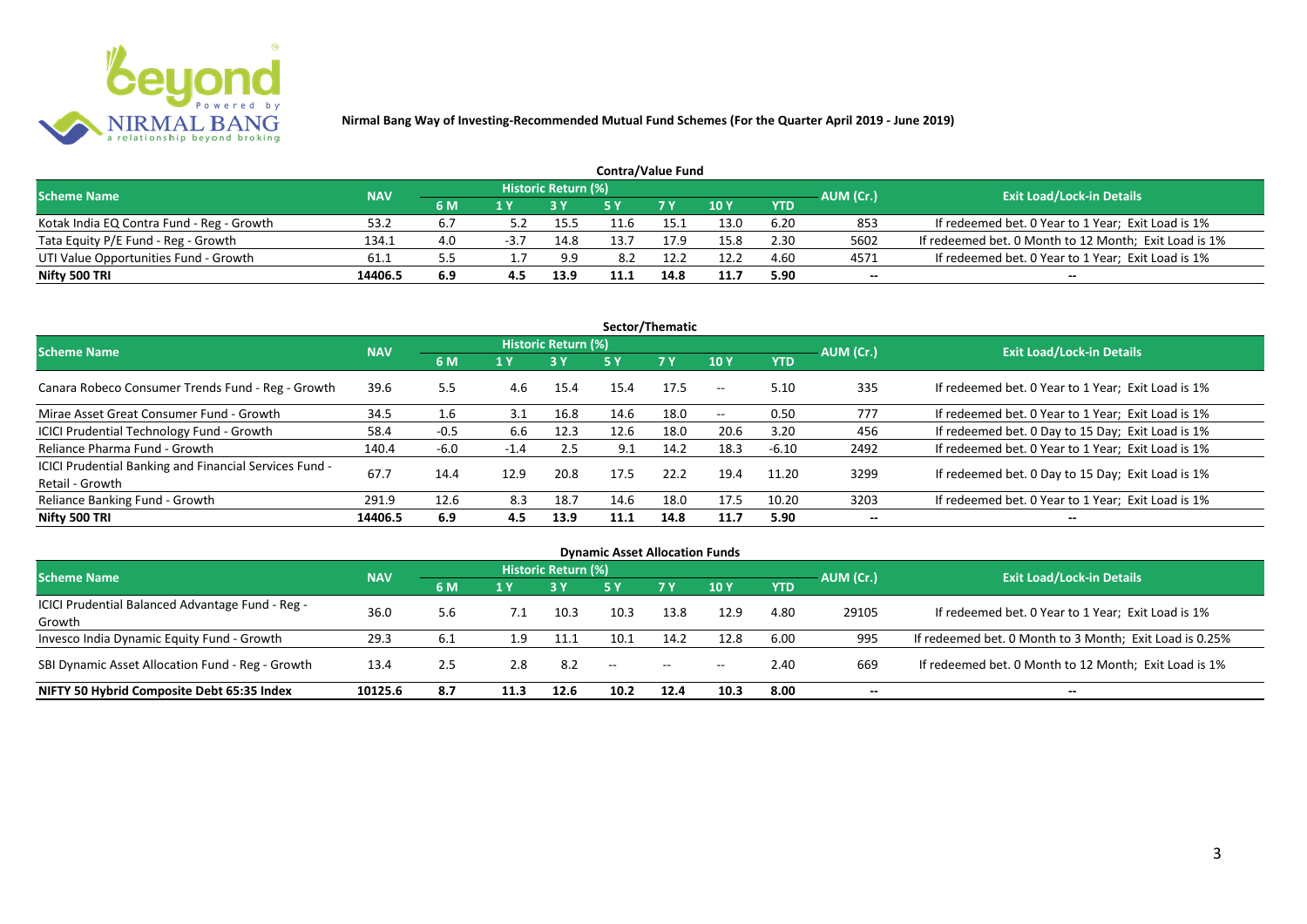

| <b>Hybrid Aggressive</b>                        |            |                |        |                            |               |       |                 |            |           |                                                       |  |  |  |  |
|-------------------------------------------------|------------|----------------|--------|----------------------------|---------------|-------|-----------------|------------|-----------|-------------------------------------------------------|--|--|--|--|
| <b>Scheme Name</b>                              | <b>NAV</b> |                |        | <b>Historic Return (%)</b> |               |       |                 |            | AUM (Cr.) | <b>Exit Load/Lock-in Details</b>                      |  |  |  |  |
|                                                 |            | 6 M            | 1 Y    |                            | 5 Y           | 7 Y   | 10 <sub>Y</sub> | <b>YTD</b> |           |                                                       |  |  |  |  |
| HDFC Hybrid Equity Fund - Growth                | 54.7       | 7.4            | 6.5    | 10.2                       | $^{\prime}.5$ |       | 11.5            | 6.40       | 22665     | If redeemed bet. 0 Year to 1 Year; Exit Load is 1%    |  |  |  |  |
| ICICI Prudential Equity & Debt Fund - Growth    | 135.9      | $^{\prime}$ .3 | 7.3    | 13.1                       |               | 16.2  | 14.9            | 6.10       | 26036     | If redeemed bet. 0 Year to 1 Year; Exit Load is 1%    |  |  |  |  |
| Mirae Asset Hybrid - Equity Fund - Reg - Growth | 15.0       | 7.8            | 10.1   | 13.5                       | --            | $- -$ | $-$             | 7.10       | 2038      | If redeemed bet. 0 Year to 1 Year; Exit Load is 1%    |  |  |  |  |
| Reliance Equity Hybrid Fund - Growth            | 54.4       | 3.5            | $-0.6$ | 9.7                        | 10.9          | 14.0  | 13.0            | 2.90       | 11257     | If redeemed bet. 0 Month to 12 Month; Exit Load is 1% |  |  |  |  |
| Canara Robeco Equity Hybrid Fund - Growth       | 160.8      | 7.3            | 7.9    | 12.4                       |               | 14.5  | 13.7            | 6.80       | 2242      | If redeemed bet. 0 Year to 1 Year; Exit Load is 1%    |  |  |  |  |
| NIFTY 50 Hybrid Composite Debt 65:35 Index      | 10125.6    | 8.7            | 11.3   | 12.6                       | 10.2          | 12.4  | 10.3            | 8.00       | $- -$     |                                                       |  |  |  |  |
|                                                 |            |                |        |                            |               |       |                 |            |           |                                                       |  |  |  |  |

| <b>Arbitrage Fund</b>                      |            |     |     |                            |     |     |     |            |           |                                                         |  |  |  |
|--------------------------------------------|------------|-----|-----|----------------------------|-----|-----|-----|------------|-----------|---------------------------------------------------------|--|--|--|
| <b>Scheme Name</b>                         | <b>NAV</b> |     |     | <b>Historic Return (%)</b> |     |     |     |            | AUM (Cr.) | <b>Exit Load/Lock-in Details</b>                        |  |  |  |
|                                            |            | 1 M | 3 M | 6 M                        |     | 2V  |     | <b>YTD</b> |           |                                                         |  |  |  |
| IDFC Arbitrage Fund - Reg - Growth         | 23.7       | 8.4 |     | 6.8                        |     |     | 6.2 | 7.00       | 4643      | If redeemed bet. 0 Month to 1 Month; Exit Load is 0.25% |  |  |  |
| Kotak Equity Arbitrage Fund - Reg - Growth | 26.8       | 7.b | 7.8 | 6.5                        | b.b | 6.4 | 6.3 | 6.80       | 13360     | If redeemed bet. 0 Day to 30 Day; Exit Load is 0.25%    |  |  |  |
| Reliance Arbitrage Fund - Growth           | 19.2       | 8.7 | 7.9 | 6.8                        | 5.8 | 6.6 | 6.4 | 7.00       | 8535      | If redeemed bet. 0 Month to 1 Month; Exit Load is 0.25% |  |  |  |

|                                          |            |       |       |                     |                   | <b>Equity Saver</b> |                          |            |                          |                                                       |
|------------------------------------------|------------|-------|-------|---------------------|-------------------|---------------------|--------------------------|------------|--------------------------|-------------------------------------------------------|
| <b>Scheme Name</b>                       | <b>NAV</b> |       |       | Historic Return (%) |                   |                     |                          |            | AUM (Cr.)                | <b>Exit Load/Lock-in Details</b>                      |
|                                          |            | 6 M   |       |                     |                   | <b>7 Y</b>          | <b>10Y</b>               | <b>YTD</b> |                          |                                                       |
| Axis Equity Saver Fund - Reg - Growth    | 13.0       | 4.8   | 6.6   | -8.5                | $\hspace{0.05cm}$ | $\sim$              | $\overline{\phantom{a}}$ | 4.60       | 769                      | If redeemed bet. 0 Month to 12 Month; Exit Load is 1% |
| HDFC Equity Savings Fund - Growth        | 37.2       |       | 6.5   | 10.7                | 8.5               |                     |                          | 4.70       | 5614                     | If redeemed bet. 0 Year to 1 Year; Exit Load is 1%    |
| Kotak Equity Savings Fund - Reg - Growth | 14.4       | 4.2   | 6.0   | 8.6                 | $-$               | $  \,$              | $- -$                    | 3.60       | 2158                     | If redeemed bet. 0 Year to 1 Year; Exit Load is 1%    |
| CRISIL Hybrid 50+50 - Moderate Index*    | $- -$      | $- -$ | $- -$ | $- -$               |                   | $- -$               | $\overline{\phantom{a}}$ | $- -$      | $\overline{\phantom{a}}$ | $- -$                                                 |

| <b>Liquid Funds</b>                            |            |     |     |                            |      |                          |            |                   |                          |                                  |  |  |  |  |
|------------------------------------------------|------------|-----|-----|----------------------------|------|--------------------------|------------|-------------------|--------------------------|----------------------------------|--|--|--|--|
| <b>Scheme Name</b>                             | <b>NAV</b> |     |     | <b>Historic Return (%)</b> |      |                          | <b>YTM</b> | Avg.              | AUM (Cr.)                | <b>Exit Load/Lock-in Details</b> |  |  |  |  |
|                                                |            | 1 W | 2 W | 1 M                        | 3 M  | 1Y                       |            | <b>Maturity</b>   |                          |                                  |  |  |  |  |
| Axis Liquid Fund - Growth                      | 2095.4     | 6.7 | 6.9 |                            |      | 7.6                      | 6.8        | 0.10              | 32993                    | Nil                              |  |  |  |  |
| Franklin India Liquid Fund - Super IP - Growth | 2829.8     | 6.7 | 6.9 |                            | כ. ז |                          |            | 0.06              | 12783                    | Nil                              |  |  |  |  |
| Kotak Liquid Scheme - Reg - Growth             | 3827.1     | 6.5 | 6.8 |                            |      | 7.4                      | 6.8        | 0.10              | 31694                    | Nil                              |  |  |  |  |
| Reliance Liquid Fund - Growth                  | 4607.5     | 7.0 | 7.2 | 7.5                        | 7.5  | 7.6                      | 7.3        | $\hspace{0.05cm}$ | 31841                    | Nil                              |  |  |  |  |
| UTI Liquid Cash Plan - Reg - Growth            | 3094.9     | 6.8 | 6.9 | 7.3                        |      | 7.6                      | 7.0        | 0.10              | 43477                    | Nil                              |  |  |  |  |
| <b>CRISIL Liquid Fund Index</b>                | $- -$      | 6.5 | 7.1 |                            |      | $\overline{\phantom{a}}$ | $- -$      | --                | $\overline{\phantom{a}}$ | $- -$                            |  |  |  |  |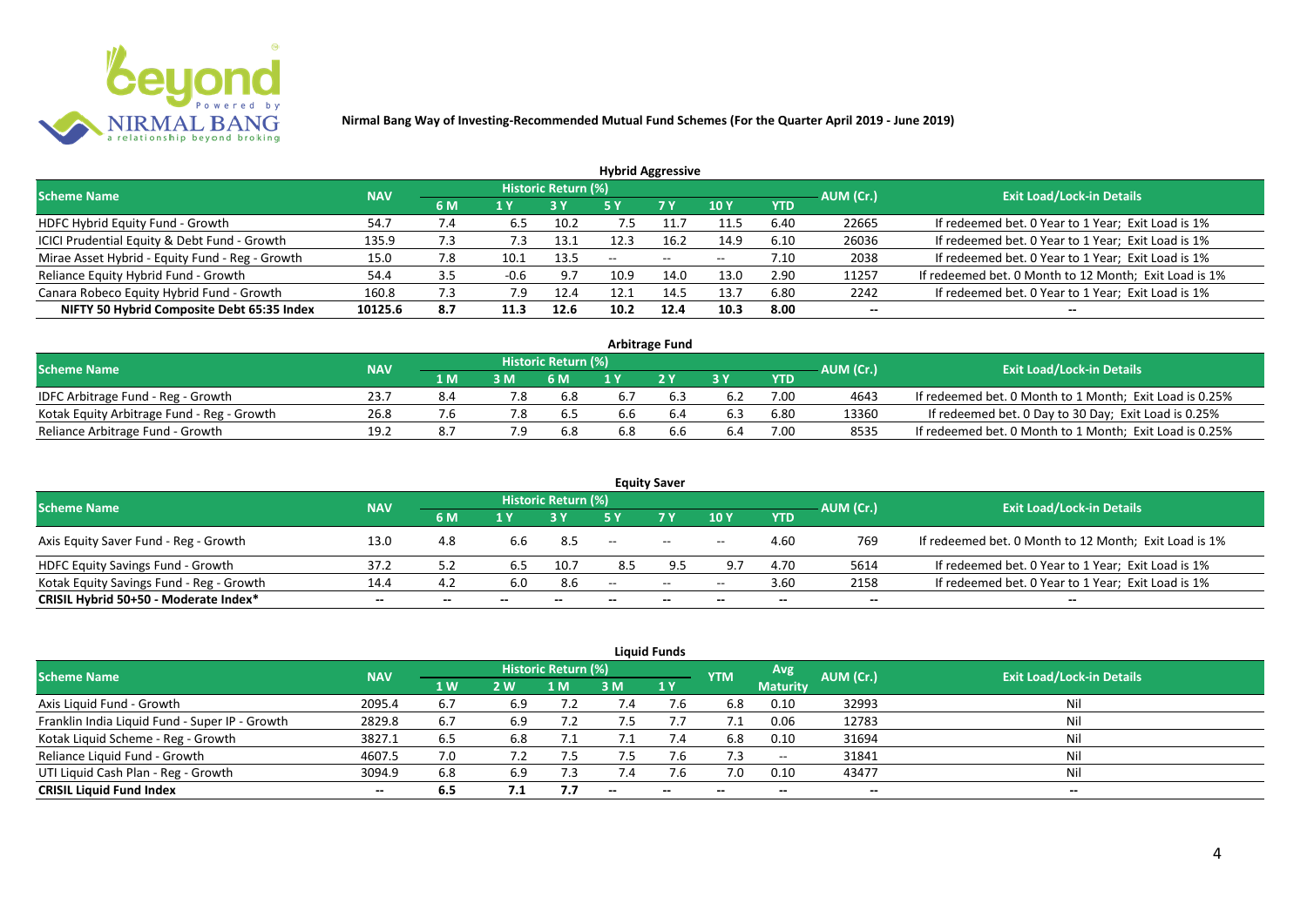

|                                                   |            |     |     |                            |       | Ultra Short Fund  |                          |                          |           |                                  |
|---------------------------------------------------|------------|-----|-----|----------------------------|-------|-------------------|--------------------------|--------------------------|-----------|----------------------------------|
| <b>Scheme Name</b>                                | <b>NAV</b> |     |     | <b>Historic Return (%)</b> |       |                   | <b>YTM</b>               | Avg                      | AUM (Cr.) | <b>Exit Load/Lock-in Details</b> |
|                                                   |            | 1 M | 3M  | 6 M                        |       | 3Y                |                          | <b>Maturity</b>          |           |                                  |
| Aditya Birla Sun Life Savings Fund - Reg - Growth | 375.3      | 9.5 | 8.6 | 8.9                        | 8.6   | 7.9               | 8.4                      | $\overline{\phantom{a}}$ | 15788     | Nil                              |
| HDFC Ultra Short Term Fund - Reg - Growth         | 10.6       | 8.7 | 7.9 | 8.4                        | $-$   | $- -$             | د. ا                     | 0.41                     | 6196      | Nil                              |
| IDFC Ultra Short Term Fund - Reg - Growth         | 10.8       | 9.2 | 8.3 | 8.6                        | $- -$ | $\hspace{0.05cm}$ | 7.0                      | 0.37                     | 2549      | Nil                              |
| Kotak Savings Fund - Reg - Growth                 | 30.4       | 9.0 | 7.8 | 8.4                        | 8.1   |                   |                          | 0.47                     | 13037     | Nil                              |
| SBI Magnum Ultra Short Duration Fund - Growth     | 4209.6     | 8.7 | 7.9 | 8.3                        | 8.4   | $\sqrt{.4}$       |                          | $- -$                    | 8691      | Nil                              |
| <b>NIFTY Ultra Short Duration Debt Index</b>      | 3845.8     | 8.9 | 8.2 | 8.3                        | 8.4   | 7.6               | $\overline{\phantom{a}}$ | $- -$                    | --        | $- -$                            |

| <b>Money Market Fund</b>                                   |            |                |       |                     |     |           |            |                 |           |                                  |  |  |  |
|------------------------------------------------------------|------------|----------------|-------|---------------------|-----|-----------|------------|-----------------|-----------|----------------------------------|--|--|--|
| <b>Scheme Name</b>                                         | <b>NAV</b> |                |       | Historic Return (%) |     |           | <b>YTM</b> | Avg             | AUM (Cr.) | <b>Exit Load/Lock-in Details</b> |  |  |  |
|                                                            |            | 1 <sub>M</sub> | 3 M   | 6 M                 | 1 Y | <b>3Y</b> |            | <b>Maturity</b> |           |                                  |  |  |  |
| Aditya Birla Sun Life Money Manager Fund - Reg -<br>Growth | 254.4      | 9.4            | 8.2   | 8.5                 | 8.5 | 7.5       | 7.7        | $--$            | 11117     | Nil                              |  |  |  |
| ICICI Prudential Money Market Fund - Reg - Growth          | 262.9      | 9.1            | 8.1   | 8.3                 | 8.2 | 7.3       | 7.2        | 0.47            | 8992      | Nil                              |  |  |  |
| Reliance Money Market Fund - Growth                        | 2869.9     | 9.7            | 8.4   | 8.6                 | 8.5 | 7.4       | 7.7        | $- -$           | 3278      | Nil                              |  |  |  |
| UTI Money Market Fund - Reg - Growth                       | 2133.0     | 9.1            | 8.3   | 8.5                 | 8.4 | 7.4       |            | 0.47            | 7578      | Nil                              |  |  |  |
| <b>CRISIL Liquid Fund Index</b>                            | $- -$      | 7.7            | $- -$ |                     |     |           | --         | $- -$           | $- -$     | $- -$                            |  |  |  |

|                                                 |            |                                     |     |                            |     | <b>Short Term Fund</b> |            |                 |           |                                                      |
|-------------------------------------------------|------------|-------------------------------------|-----|----------------------------|-----|------------------------|------------|-----------------|-----------|------------------------------------------------------|
| <b>Scheme Name</b>                              | <b>NAV</b> |                                     |     | <b>Historic Return (%)</b> |     |                        | <b>YTM</b> | <b>Avg</b>      | AUM (Cr.) | <b>Exit Load/Lock-in Details</b>                     |
|                                                 |            | $\blacktriangle$ M $\blacktriangle$ | 3M  | 6 M                        |     | 73 Y                   |            | <b>Maturity</b> |           |                                                      |
| Franklin India STIP - Growth                    | 4028.0     | 8.8                                 | 4.9 | 8.0                        | 9.4 | 8.9                    | 11.3       | 3.07            | 13368     | If redeemed bet. 0 Year to 1 Year; Exit Load is 0.5% |
| HDFC Short Term Debt Fund - Growth              | 21.0       | 13.7                                | 8.9 | 9.5                        | 8.9 |                        | 7.9        | 2.08            | 7956      |                                                      |
| IDFC Bond Fund - Short Term Plan - Reg - Growth | 38.7       | 14.1                                | 8.2 | 10.4                       | 9.4 |                        |            | 1.99            | 7525      | Nil                                                  |
| Kotak Bond Short Term Plan - Reg - Growth       | 35.4       | 16.0                                |     | 10.1                       |     |                        | 8.0        | 2.74            | 8993      | Nil                                                  |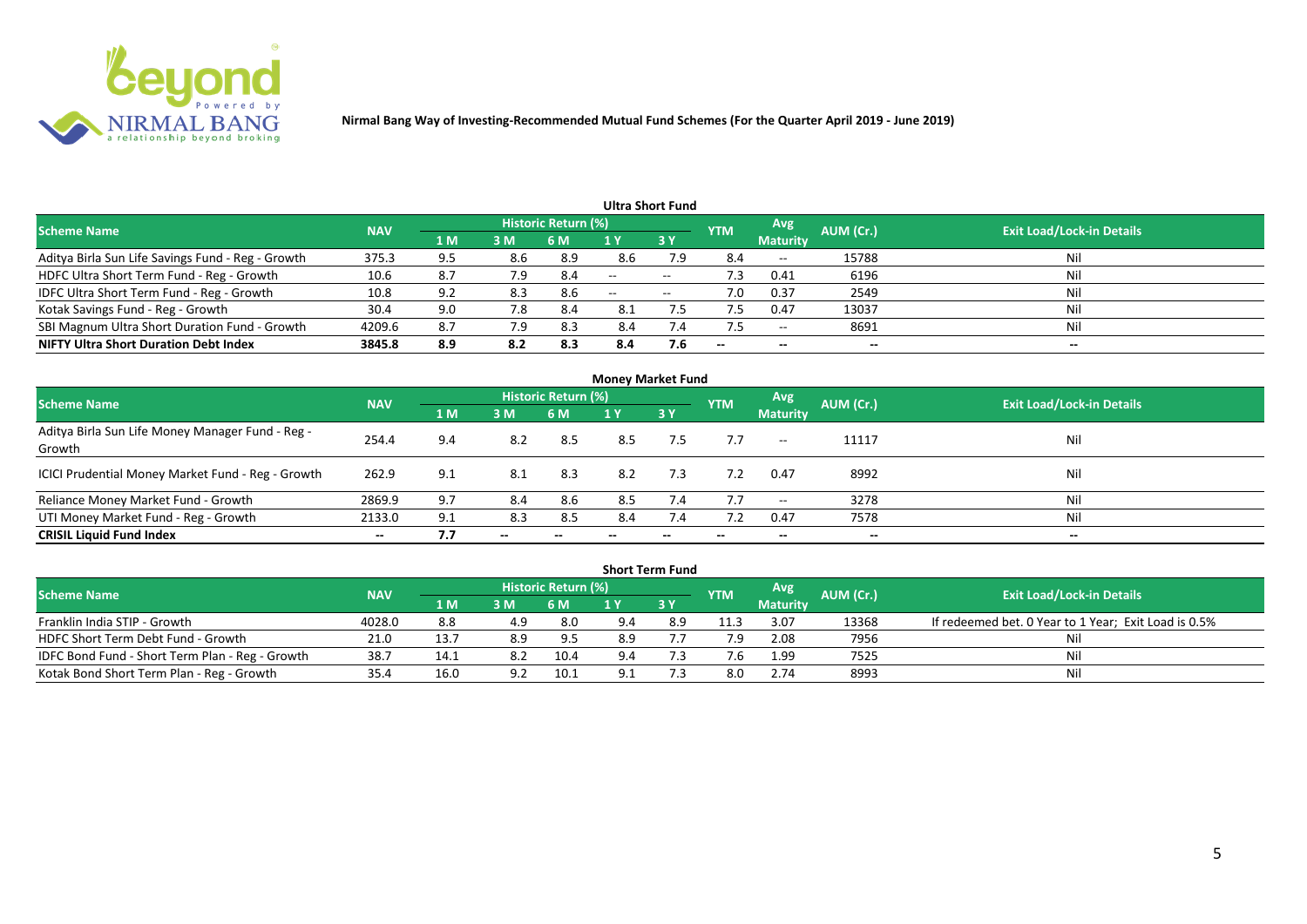

|                                              |            |          |       |                     |        | <b>Low Duration Fund</b> |            |                 |           |                                                                         |
|----------------------------------------------|------------|----------|-------|---------------------|--------|--------------------------|------------|-----------------|-----------|-------------------------------------------------------------------------|
| <b>Scheme Name</b>                           | <b>NAV</b> |          |       | Historic Return (%) |        |                          | <b>YTM</b> | Avg             | AUM (Cr.) | <b>Exit Load/Lock-in Details</b>                                        |
|                                              |            | 71 M.    | 3 M   | 6 M                 |        | 3Y                       |            | <b>Maturity</b> |           |                                                                         |
| DSP Low Duration Fund - Reg - Growth         | 13.5       | $-8.2$   | 0.2   | 4.6                 | 6.3    | 6.8                      | 7.6        | 0.80            | 2601      | Nil                                                                     |
| Franklin India Low Duration Fund - Growth    | 22.0       | 6.6      | 5.9   | -8.2                | 8.8    | 8.7                      | 10.9       | 1.09            | 6920      | If redeemed bet. 0 Months to 3 Months; Exit Load is 0.5%                |
| <b>IDFC Low Duration Fund - Reg - Growth</b> | 26.9       | 10.3     |       | 8.6                 | 8.4    | $^{\prime}$ .6           | 7.3        | 0.80            | 3571      | Nil                                                                     |
|                                              |            |          |       |                     |        |                          |            |                 |           | If redeemed bet. 0 Month to 3 Month; Exit Load is 3%, If redeemed       |
| UTI Treasury Advantage Fund - Reg - Growth   | 2319.0     | $-122.1$ | -38.0 | $-15.6$             | $-4.2$ | 3.4                      | 9.6        | 1.22            |           | 3048 bet. 3 Month to 6 Month; Exit Load is 2%, If redeemed bet. 6 Month |
|                                              |            |          |       |                     |        |                          |            |                 |           | to 1 Year; Exit Load is 1%                                              |
|                                              |            |          |       |                     |        |                          |            |                 |           |                                                                         |

| <b>Banking &amp; PSU Bond Funds</b>            |            |      |         |                     |      |     |            |                 |                  |                                  |  |  |  |  |
|------------------------------------------------|------------|------|---------|---------------------|------|-----|------------|-----------------|------------------|----------------------------------|--|--|--|--|
| <b>Scheme Name</b>                             | <b>NAV</b> |      |         | Historic Return (%) |      |     | <b>YTM</b> | Avg             | <b>AUM (Cr.)</b> | <b>Exit Load/Lock-in Details</b> |  |  |  |  |
|                                                |            | 1 M  | 3M      | 6 M                 |      | 3Y  |            | <b>Maturity</b> |                  |                                  |  |  |  |  |
| HDFC Banking and PSU Debt Fund - Reg - Growth  | 15.3       | 16.4 | 9.5     | 10.7                |      |     | 8.3        | 2.68            | 3123             | Nil                              |  |  |  |  |
| Kotak Banking and PSU Debt Fund - Reg - Growth | 43.3       | 23.1 | 12.3    | 11.6                | 10.4 | 8.1 |            | 4.61            | 1617             | Nil                              |  |  |  |  |
| UTI Banking & PSU Debt Fund - Reg - Growth     |            | 19.9 | $-14.8$ | $-7.4$              |      |     |            | 4.36            | 175              | Nil                              |  |  |  |  |

| <b>Corporate Bond Funds</b>                 |            |      |     |                            |      |            |            |                 |           |                                  |  |  |  |
|---------------------------------------------|------------|------|-----|----------------------------|------|------------|------------|-----------------|-----------|----------------------------------|--|--|--|
| <b>Scheme Name</b>                          | <b>NAV</b> |      |     | <b>Historic Return (%)</b> |      |            | <b>YTM</b> | Avg             | AUM (Cr.) | <b>Exit Load/Lock-in Details</b> |  |  |  |
|                                             |            | 4 MZ | 3M  | 6 M                        |      | <b>3 Y</b> |            | <b>Maturity</b> |           |                                  |  |  |  |
| Franklin India Corporate Debt Fund - Growth | 67.8       | 30.5 |     | 11.8                       | 10.9 | 9.0        | 10.1       | 4.43            | 870       | Nil                              |  |  |  |
| HDFC Corporate Bond Fund - Growth           | 21.2       | 19.1 |     | 11.5                       | 10.2 | 8.2        |            | 3.89            | 12321     | Nil                              |  |  |  |
| Kotak Corporate Bond Fund - Std - Growth    | 2516.2     | 12.9 | 9 5 | 9.9                        |      |            |            | 1.60            | 2037      | Nil                              |  |  |  |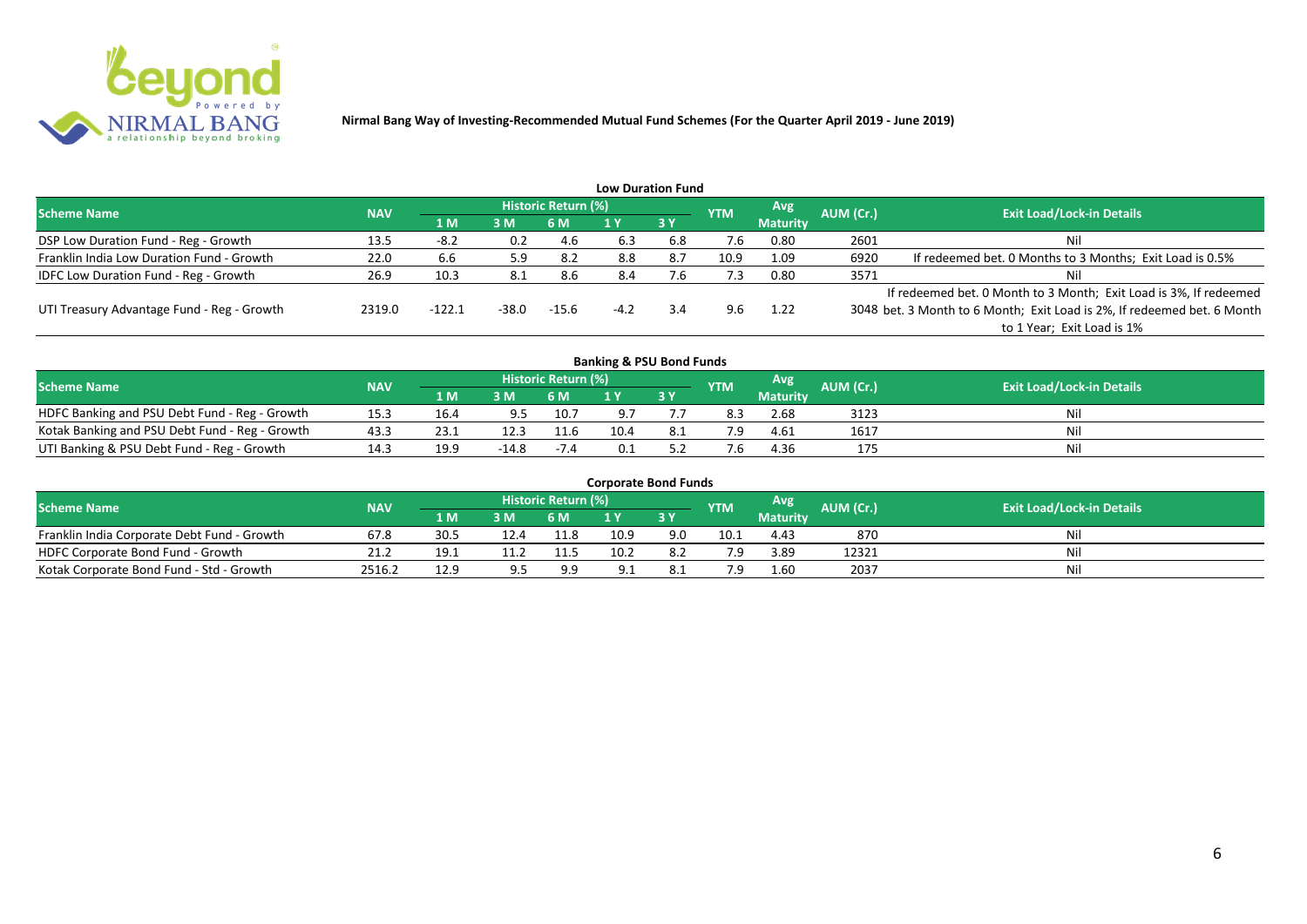

|                                           |            |      |        |                     |     | <b>Credit Risk Funds</b> |            |                 |           |                                                                       |
|-------------------------------------------|------------|------|--------|---------------------|-----|--------------------------|------------|-----------------|-----------|-----------------------------------------------------------------------|
| <b>Scheme Name</b>                        | <b>NAV</b> |      |        | Historic Return (%) |     |                          | <b>YTM</b> | <b>Avg</b>      | AUM (Cr.) | <b>Exit Load/Lock-in Details</b>                                      |
|                                           |            | 1 M  | 3M     | 6 M                 |     | 3Y                       |            | <b>Maturity</b> |           |                                                                       |
|                                           |            |      |        |                     |     |                          |            |                 |           | If redeemed bet. 0 Month to 12 Month; Exit Load is 3%, If             |
| Franklin India Credit Risk Fund - Growth  | 19.6       | 5.4  | 2.5    | 6.4                 | 8.3 | 8.4                      | 11.1       | 3.41            |           | 7125 redeemed bet. 12 Month to 24 Month; Exit Load is 2%, If redeemed |
|                                           |            |      |        |                     |     |                          |            |                 |           | bet. 24 Month to 36 Month; Exit Load is 1%                            |
| HDFC Credit Risk Debt Fund - Reg - Growth | 15.5       | 13.7 | 8.6    | 8.6                 | 8.1 | 7.4                      | 9.8        | 2.50            | 15416     | If redeemed bet. 0 Month to 12 Month; Exit Load is 1%, If             |
|                                           |            |      |        |                     |     |                          |            |                 |           | redeemed bet. 12 Month to 18 Month; Exit Load is 0.5%                 |
| Reliance Credit Risk Fund - Growth        | 25.4       | 10.0 | $-4.6$ | 2.5                 | 4.9 | 6.5                      | 11.5       | $- -$           | 8534      | If redeemed bet. 0 Month to 12 Month; Exit Load is 1%                 |
|                                           |            |      |        |                     |     |                          |            |                 |           | If redeemed bet. 0 Month to 12 Month; Exit Load is 3%, If             |
| SBI Credit Risk Fund - Growth             | 30.0       | 13.9 | 3.4    | 6.4                 | 7.3 | 7.2                      | 12.0       | $- -$           | 5397      | redeemed bet. 12 Month to 24 Month; Exit Load is 1.5%, If             |
|                                           |            |      |        |                     |     |                          |            |                 |           | redeemed bet. 24 Month to 36 Month; Exit Load is 0.75%                |

| <b>Dynamic Bond Fund</b>                        |            |       |       |                          |      |           |            |                          |           |                                                         |  |  |  |  |
|-------------------------------------------------|------------|-------|-------|--------------------------|------|-----------|------------|--------------------------|-----------|---------------------------------------------------------|--|--|--|--|
| <b>Scheme Name</b>                              | <b>NAV</b> |       |       | Historic Return (%)      |      |           | <b>YTM</b> | Avg                      | AUM (Cr.) | <b>Exit Load/Lock-in Details</b>                        |  |  |  |  |
|                                                 |            | 1 M   | 3 M   | 6 M                      |      | <b>3Y</b> |            | <b>Maturity</b>          |           |                                                         |  |  |  |  |
| Axis Dynamic Bond Fund - Growth                 | 19.5       | 33.8  | 16.8  | 12.6                     | 11.6 |           | 8.2        | 7.90                     | 135       | Νi                                                      |  |  |  |  |
| ICICI Prudential All Seasons Bond Fund - Growth | 23.6       | 21.2  | 13.0  | 10.6                     |      |           | 8.8        | 4.70                     | 2707      | If redeemed bet. 0 Month to 1 Month; Exit Load is 0.25% |  |  |  |  |
| IDFC D B F - Reg - Growth (Re-Launched)         | 23.0       | 34.8  | 16.8  | 11.9                     | 12.3 | 8.3       | 7.7        | 7.43                     | 1962      |                                                         |  |  |  |  |
| Kotak Dynamic Bond Fund - Reg - Growth          | 25.0       | 29.5  | 14.4  | 13.3                     | 12.5 | 9.1       | 8.3        | 6.02                     | 641       | Νi                                                      |  |  |  |  |
| CRISIL Corporate Bond Composite Index*          | $- -$      | $- -$ | $- -$ | $\overline{\phantom{m}}$ |      | $- -$     |            | $\overline{\phantom{a}}$ | $- -$     | $-$                                                     |  |  |  |  |

|                                                 |            |             |      |                     |      | <b>Gilt Funds</b> |            |                 |           |                                                     |
|-------------------------------------------------|------------|-------------|------|---------------------|------|-------------------|------------|-----------------|-----------|-----------------------------------------------------|
| <b>Scheme Name</b>                              | <b>NAV</b> |             |      | Historic Return (%) |      |                   | <b>YTM</b> | <b>Avg</b>      | AUM (Cr.) | <b>Exit Load/Lock-in Details</b>                    |
|                                                 |            | <b>4 MZ</b> | 3M   | '6 M                |      | $-3V$             |            | <b>Maturity</b> |           |                                                     |
| IDFC G Sec Fund - Invt Plan - Reg - Growth (Re- | 23.2       |             | 23.5 |                     |      |                   |            |                 |           | Nil                                                 |
| launched)                                       |            | 43.5        |      | 15.6                | 15.1 |                   |            | 7.99            | 372       |                                                     |
| Reliance Gilt Securities Fund - Growth          | 25.9       | 42.5        | 22.7 | 15.1                | 14.5 | 10.0              | 7.8        | $\sim$          | 975       | If redeemed bet. 0 Day to 7 Day; Exit Load is 0.25% |
| UTI Gilt Fund - Growth                          | 42.4       | 37.1        |      | 13.7                |      | 9.9               |            | 10.49           | 511       | Nil                                                 |